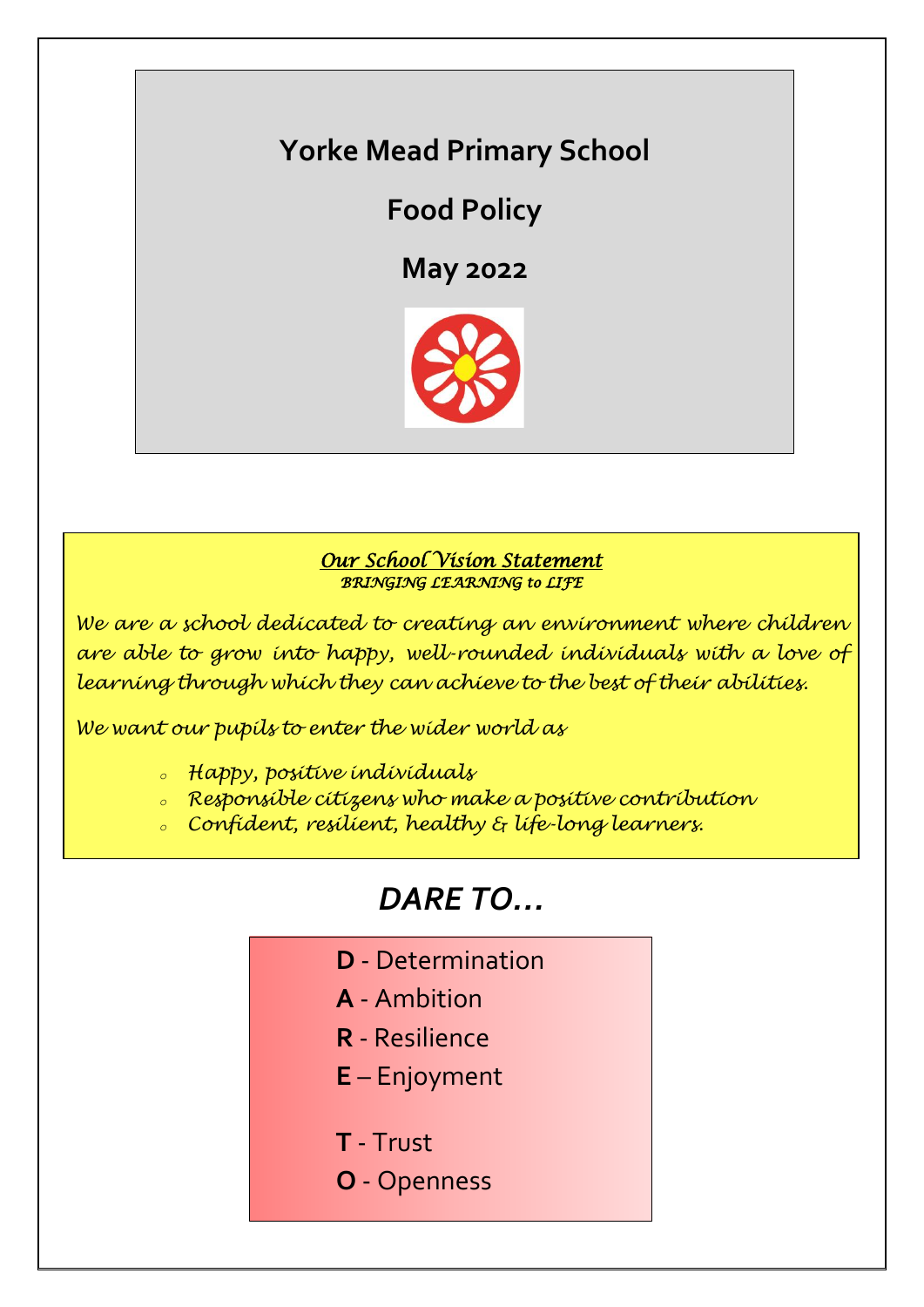## **RATIONALE**

As a school, we pride ourselves in providing the best education to your children, within available resources, whilst they attend our school. We now wish to extend this ethos by promoting healthy eating patterns to our children at school, by taking a more pro-active approach to improving the health and wellbeing of children.

In the past, as part of the curriculum and to improve the well-being of our children, we have incorporated:

- Healthy eating days
- Provision of water containers and drinking water for children
- Offered a wealth of after school activities including cooking and gardening club
- Sports week; focussed on the joy and importance of being active
- Healthy snacks at break times
- Breakfast club and After School club
- Visits to the allotments
- Achieved accreditation as a Healthy School

We are now taking the work, already done on food in our school, a stage further by introducing a Yorke Mead School Food Policy. This policy will cover the following:

- School meals
- Non-school lunch packs
- Food provided at the school, other than school meals
- Healthy eating, as part of the curriculum
- Extra curriculum activities, such as cookery clubs, etc.

Our belief is that a balanced healthy, nutritious diet is important for the development of a child's physical state, as well as for their intellectual abilities. Feeding the body with the proper nutrients helps fuel the mind to be more receptive to learning new skills, hence 'Feed the Body, Fuel the Mind'.

## **AIM**

To ensure that all aspects of food and drink in school promote the health and well-being of pupils, staff and visitors to our school.

## **OBJECTIVES**

#### **Working with the school's caterer**

The school and its caterer must meet the nutritional standards for school meals as set out in 'The Requirements for School Food Regulations 2014'.

#### **Management of Pupils with special diets/allergies**

The school works very closely with families and the school's caterer (Herts Catering Ltd), to ensure special diets and allergies are catered for. All information is collected from parents/carers on a child's admission to Yorke Mead Primary School and input to the Management Information System (SIMS). Herts Catering Ltd also have their own online reporting system. Communication then takes place between the school, caterers and parent/carers to ensure all parties are aware of their responsibilities.

#### **The school and its caterer will introduce 'Taster Days'**

On an intermittent basis the school will invite parents to eat a school lunch with their child.

#### **The school has in the past and will continue to include in the curriculum work associated with healthy balanced diets.**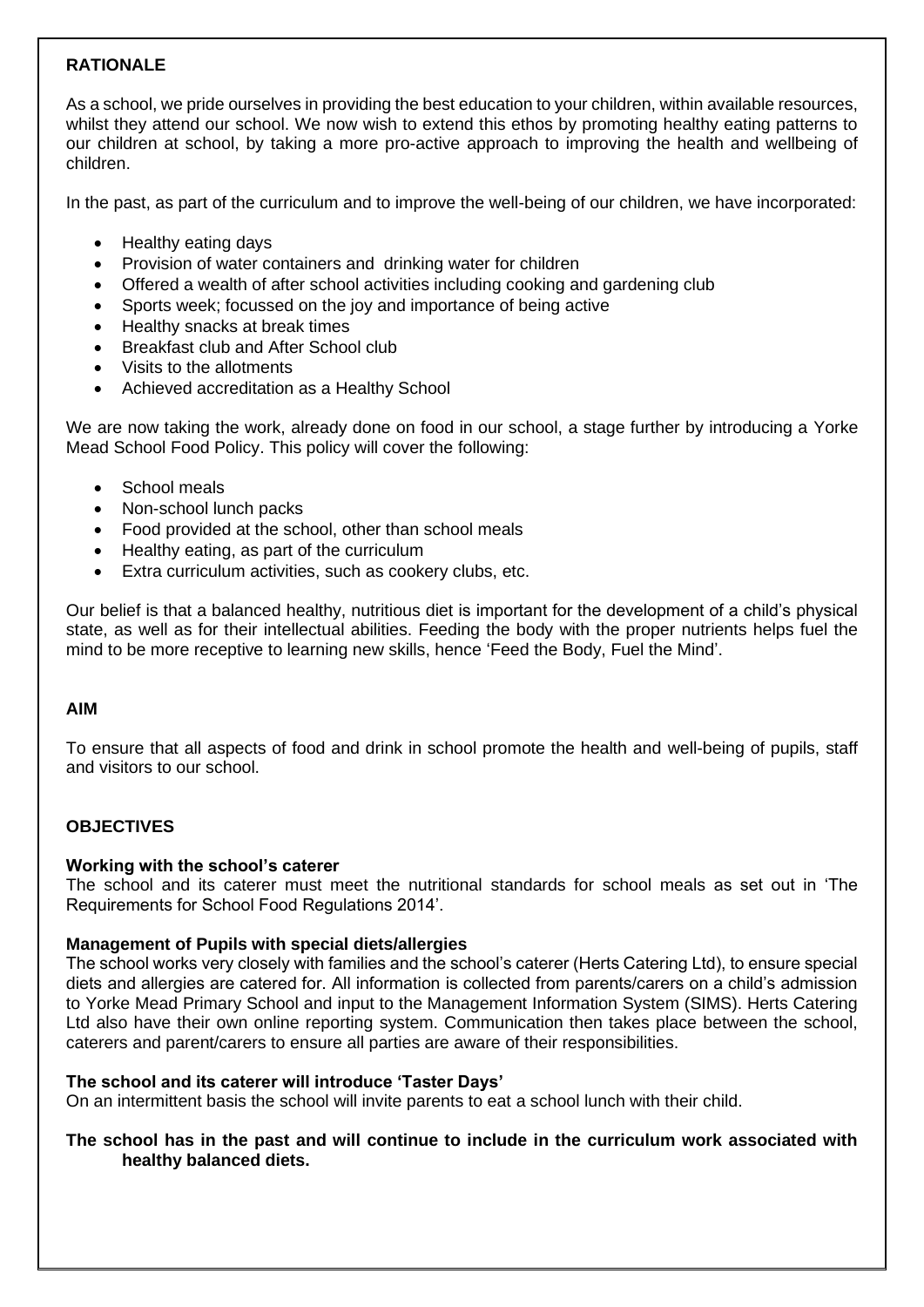As part of the work that children do for sciences, and for personal, social, health education (PSHE), they will be taught:

- The components of a healthy diet
- The importance of healthy eating both now and in the future
- Design a menu for school/at home lunch/Breakfast/evening meal
- Cost of menus, etc.
- Measuring and weighing recipe games
- Have a gardening club where vegetables can be grown by the children
- Food on the plate games
- Food in history
- Celebrity eating habits
- Design a healthy menu for your favourite celebrity/for yourself/
- Extra curriculum activities, including:
	- o After school cookery clubs
	- o Breakfast clubs
	- $\circ$  Healthy foods as well as more traditional treats at Christmas parties

The school will enlist the help of its school caterer/school nurse/ or another professional to help promote healthy eating habits. The school will also arrange for advice and assistance about healthy eating issues to be provided to parents, if there is sufficient interest.

### **The school will provide information on healthy foods that should be included in lunch boxes from home**

The school recognises the benefits of a well-balanced hot school meal for children, in the middle of the day, and would recommend to parents that this as the best option. However, should parents decide to send in a packed lunch from home, please note the following recommended guidelines set out by the British Nutrition Foundation.

A child's lunch should include only the following:

- A portion of starchy food, e.g. wholegrain bap/bread, sesame seed pitta bread, plain crackers, pasta or rice salad
- Fresh fruit and vegetables, e.g. apple/orange/banana, cherry tomatoes, carrots sticks, mini fruit chunks, etc.
- A portion of milk or dairy food, e.g. cheese, plain/fruit yoghurt, etc.
- Small portion of lean meat, fish or alternative, e.g. two slices of ham, chicken, beef, Quorn, cheese, tuna, egg or hummus, etc.
- A drink fruit juice (not fizzy or diluted squash), water (not flavoured) or, milk (not flavoured)
- Parents may include one biscuit treat/ packet of crisps but no sweets or chocolate

Parents are advised to include an ice pack. Food products, prepared and stored in ambient temperatures, can after a period of between two to four hours have increased levels of bacteria in them, which may be harmful to your child. Although the school provides ambient storage facilities, the school cannot take legal responsibility for foods prepared at home and then brought into school.

In addition, the school requests that parents do not include the following items in packed lunches:

- Sweets (including Winders), chocolate, etc.
- Fizzy drinks/sugary drinks
- Sugary cakes, e.g. doughnuts, etc.
- Sweet nut bars, etc.
- Foods containing nuts (due to severe allergies within the school)

Parents who have difficulty following these guidelines are requested to contact the school.